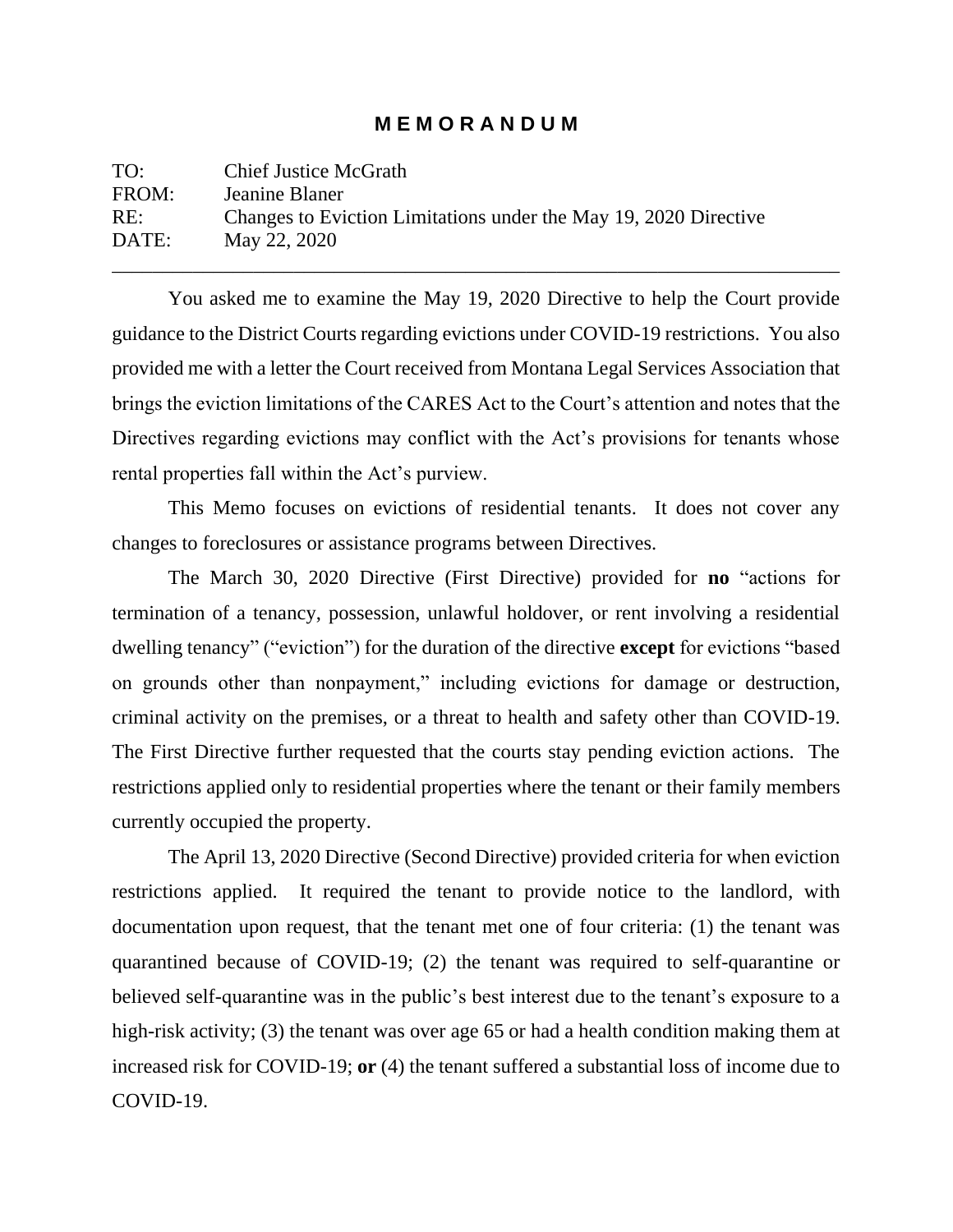The May 19, 2020 Directive (Third Directive) indicates that the provisions of the First and Second Directive "remain in effect through May 24, unless modified by subsequent Directive, except as follows[.]" A literal reading of this may indicate that the First and Second Directives' limitations expire on May 24. However, it seems more likely that the inclusion of "May 24" is a lack of clarity in drafting, and this provision should not have a date limitation: "remain in effect through May 24, unless modified by subsequent Directive, except as follows[.]"

Assuming the latter interpretation is correct, the Third Directive significantly restricts which tenants may qualify for an eviction limitation after June 1. Under the First and Second Directives, a tenant only had to demonstrate that they met one criterion of four. To forestall eviction under the Third Directive, a tenant now must meet three criteria:

(1) be a member of a vulnerable population;

- (2) suffer a significant financial hardship as a result of COVID-19; **and**
- (3) remain sheltered at home.

If a tenant meets these criteria, they are protected by the eviction limitations of the First and Second Directives until the end of the emergency or until 30 days after the tenant ceases to shelter at home, whichever is sooner. To obtain this protection, the tenant must make a basic showing to the landlord that they meet all three criteria. Before proceeding with an eviction, a landlord must provide the tenant with notice that they can seek the protection of the Third Directive if they meet these three criteria.

However, just prior to the issuance of the Third Directive, MLSA raised concerns that the eviction limitations of the First and Second Directives conflict with the CARES Act as applied to the rental properties subject to the eviction limitations set forth in the Act. Pub. L. 116-136, sec. 4024 (Temporary Moratorium on Eviction Filings). Under the Act, these properties (referred to in the Act as "covered dwellings") are subject to a 120-day moratorium on eviction filings – from March 27 through July 25, 2020 – for non-payment of rent or other fees, and the landlord may not charge fees or penalties for nonpayment of rent during this period.